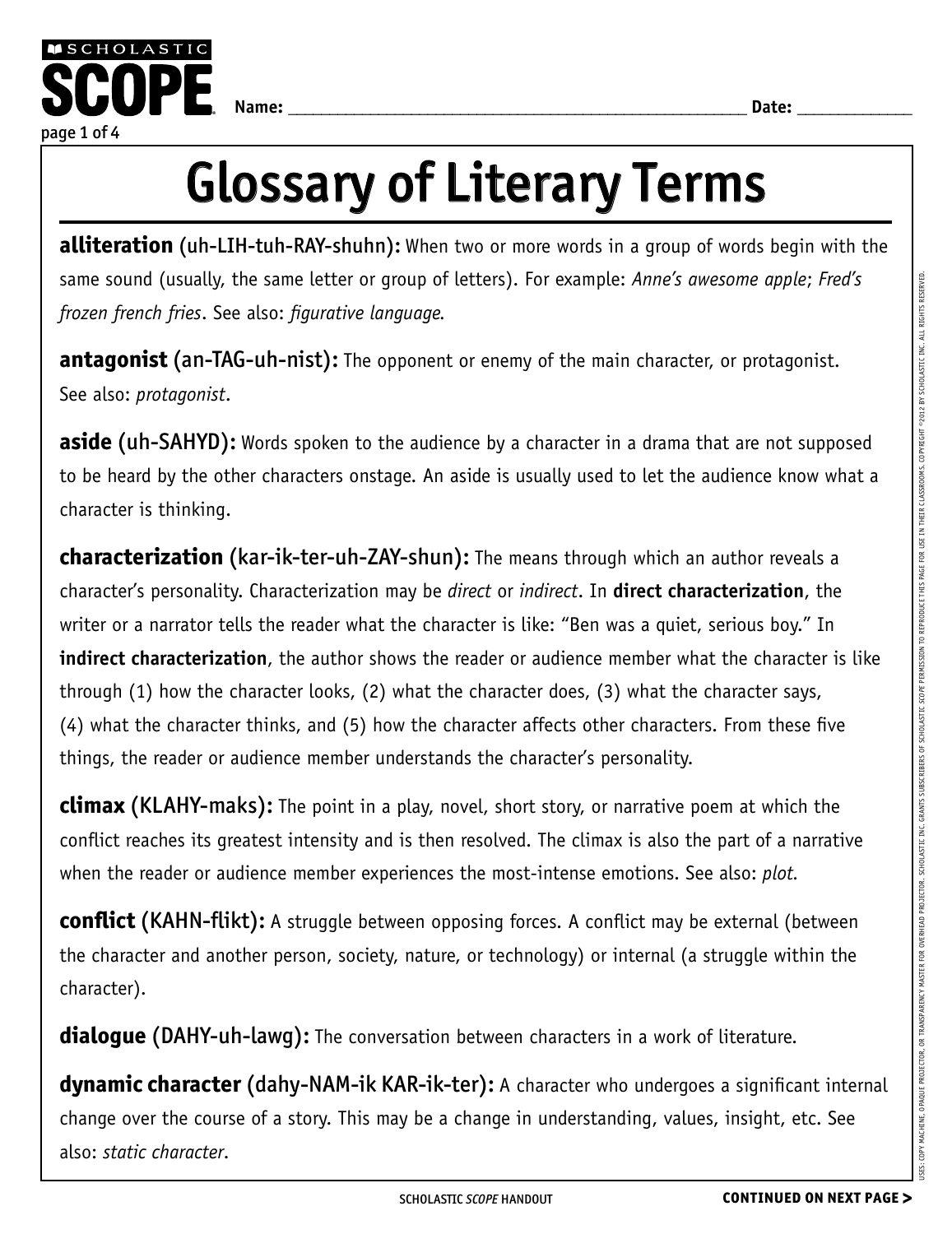**figurative language** (FIG-yer-uh-tiv LANG-gwidj): The *literal* meaning of a word is its definition as you would find it in a dictionary. Figurative language uses words in some way *other* than for their literal meanings to make a comparison, add emphasis, or say something in a fresh and creative way. Examples of figurative language include *alliteration, hyperbole, idiom, imagery, metaphor, onomatopoeia, personification,* and *simile.* (You can find definitions of these words in this glossary.)

**flashback (FLASH-bak):** A scene in a story that occurred before the present time in the story. Flashbacks provide background information about events happening during the current narration. They may be presented as memories, dreams, or stories of the past told by characters.

**foreshadowing** (for-SHAD-oh-ing): Clues or hints about something that is going to happen later in the story. Authors use foreshadowing to build suspense and to prepare the reader for what happens later.

**hyperbole** (hahy-PUR-buh-lee): Extreme exaggeration used for emphasis or effect; an extravagant statement that is not meant to be taken literally. For example: "I almost died of boredom." Hyperbole is frequently used in humorous writing. See also: *figurative language.*

**idiom (ID-ee-um):** An expression that cannot be understood from the meanings of its individual words. For example, "it's raining cats and dogs" is an idiom that means it's raining really hard—but there is no way to know that from the meanings of its individual words. See also: *figurative language.*

**imagery** (IH-muhj-ree): Language that portrays *sensory experiences*, or experiences of the five senses: sight, hearing, smell, taste, and touch. Authors use imagery to describe actions, characters, objects, and ideas, and to heighten the emotional effect of their writing. One way authors create imagery is through the use of figurative language. See also: *figurative language.*

**irony** (AHY-ruh-nee): There are three types of irony: (1) **dramatic irony,** when the reader or audience member is aware of something that the characters are not aware of; (2) **situational irony,** when something happens that is the reverse of what you expected; and (3) **verbal irony,** when the name or description of something implies the opposite of the truth (for example, calling a very tall person "Tiny").

**major character (MEY-jer KAR-ik-ter):** A main or important character; a character who plays a large role in a story. Major characters usually face some sort of obstacle, and they will be present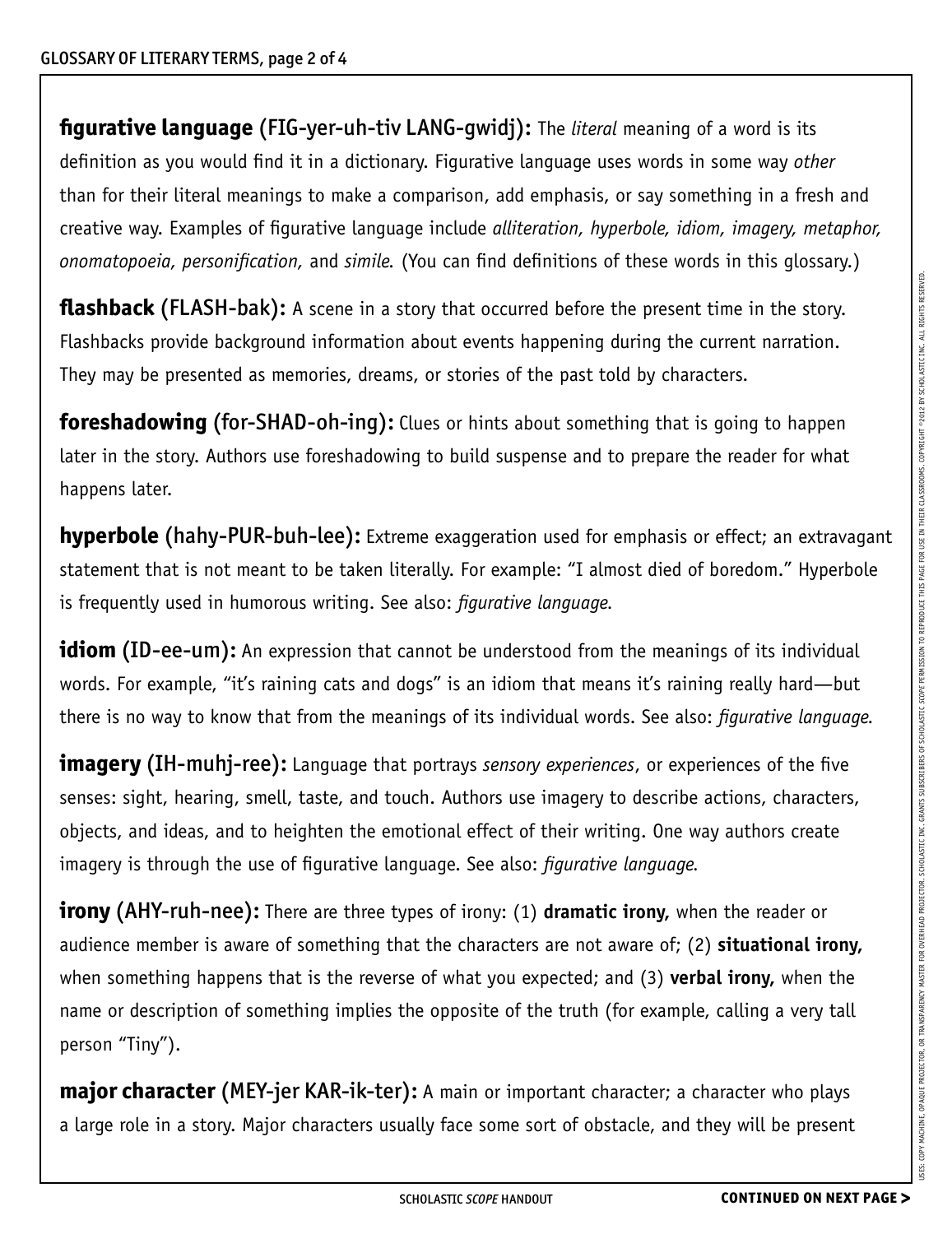throughout all, or almost all, of a story. A story can have one major character or several. See also: *minor character*.

**metaphor (MET-uh-for):** The comparison of two unlike things to illuminate a particular quality or aspect of one of those things. For example, "Karen was a ray of sunshine" is a metaphor in which Karen is compared with a ray of sunshine. The metaphor suggests that Karen was cheerful, happy, warm, hopeful—qualities we associate with the sun. Metaphors state that one thing *is* something else; they do not use the words *like* or *as*. See also: *figurative language, simile*.

**minor character (MY-ner KAR-ik-ter):** A character who does not play a large role in a story. Minor characters usually do not face any obstacles during the course of the story, and they usually do not change during the course of the story. The reader does not usually learn much about minor characters. They are just there for the major characters to interact with and to help advance the plot. See also: *major character*.

**mood** (mood): The feeling the reader gets from a work of literature. Another way to describe a story's mood is *atmosphere*. When you walk into a place, it has an atmosphere that makes you feel a certain way; when you "walk into" a story, it too has an atmosphere that makes you feel a certain way. For example, the mood could be calm, creepy, romantic, sad, or tense. Authors create mood through word choice, imagery, dialogue, setting, and plot. The mood can stay the same from the beginning to the end of a story, or it can change.

**onomatopoeia** (on-uh-maht-uh-PEE-uh): The use of words whose sounds imitate the sounds of what they describe, such as *hiss, murmur, growl, honk, buzz, woof,* etc. See also: *figurative language.*

**personification** (per-son-uh-fih-KAY-shun): Describing nonhuman animals, objects, or ideas as though they possess human qualities or emotions. For example: "The moon smiled down at her," "I felt the cold hand of death on my shoulder," "There is a battle being fought in my garden between the flowers and the weeds."

**plot** (plaht): The sequence of events in a story. The plot includes the opening event (what happens at the beginning/the main problem that the main character faces), the rising action (what happens to intensify the problem), the climax (when the problem reaches its most intense point and begins to be resolved), the falling action (what happens to solve the problem), and the resolution (how things end).